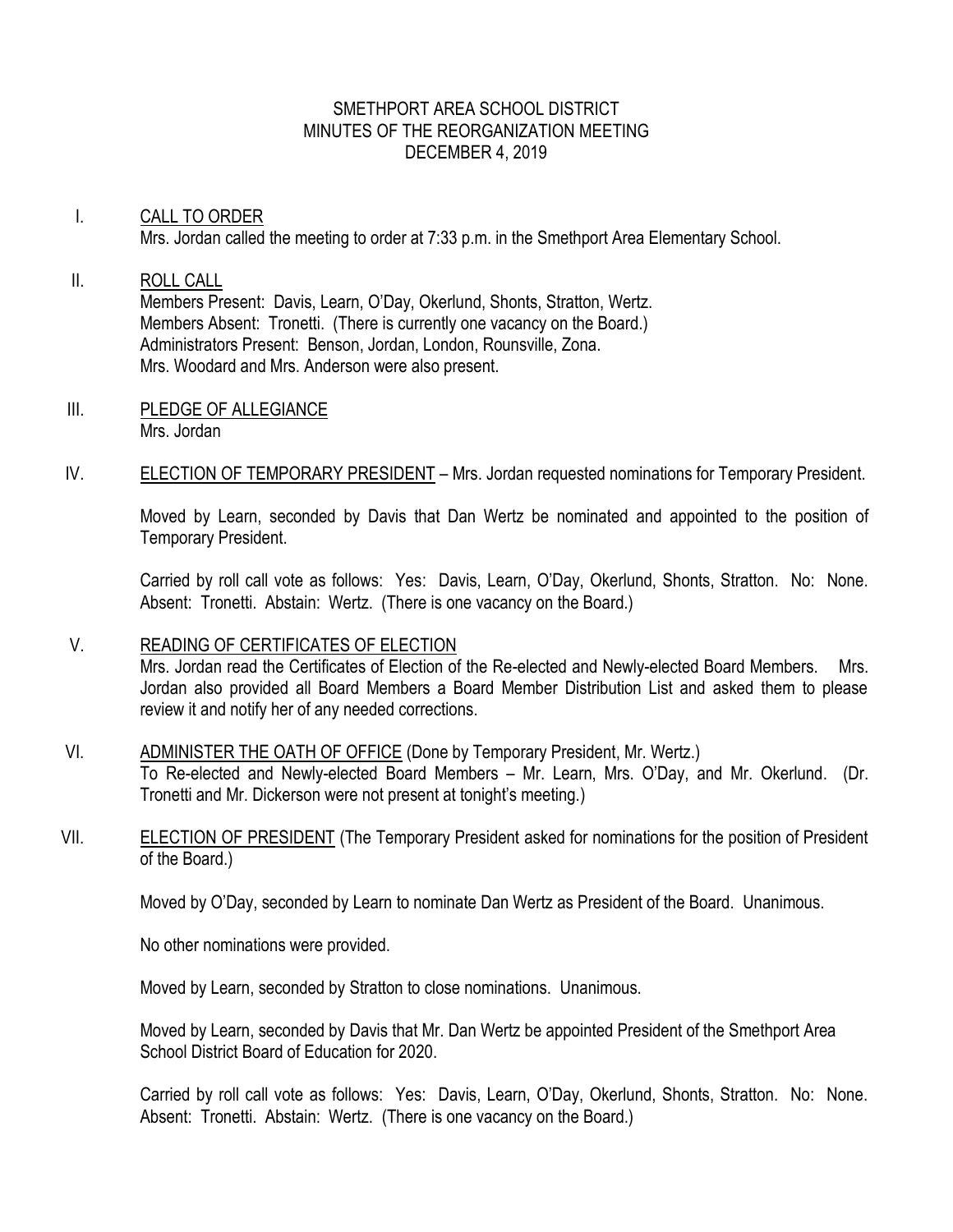VIII. ELECTION OF VICE-PRESIDENT (The Temporary President asked for nominations for the position of Vice-President of the Board.)

> Moved by O'Day, seconded by Stratton to nominate Ray Learn as Vice-President of the Board. Unanimous.

No other nominations were provided.

Moved by Davis, seconded by Stratton to close nominations. Unanimous.

Moved by O'Day, seconded by Okerlund that Mr. Ray Learn be appointed Vice-President of the Smethport Area School District Board of Education for 2020.

Carried by roll call vote as follows: Yes: Davis, O'Day, Okerlund, Shonts, Stratton, Wertz. No: None. Absent: Tronetti. Abstain: Learn. (There is one vacancy on the Board.)

# IX. PUBLIC TO BE HEARD – AGENDA ITEMS ONLY – None.

Allegations regarding students or employees are to be provided to the Administration. They are not to be discussed in public. Speakers may be held liable for untrue statements.

## X. MINUTES

Moved by Shonts, seconded by Davis to approve the following minutes: Work Session, November 4, 2019 Regular Meeting, November 11, 2019

Carried by roll call vote as follows: Yes: Davis, Learn, O'Day, Okerlund, Shonts, Stratton, Wertz. No: None. Absent: Tronetti. (There is one vacancy on the Board.)

# XI. BILL AND SALARY LIST

Moved by Shonts, seconded by Stratton to approve the December 2019 Bill and Salary List.

Carried by roll call vote as follows: Yes: Davis, Learn, O'Day, Okerlund, Shonts, Stratton, Wertz. No: None. Absent: Tronetti. (There is one vacancy on the Board.)

# XII. REPORTS

**Mr. Benson** recognized the December Students of the Month: Senior High – Christian Eaton and Junior High – Julianna Cole. He also briefly provided some information on PVAAS scores and will be providing more testing scores in the near future. He informed the Board of a Severe Weather Emergency Drill that was held on November 27<sup>th</sup>. He mentioned that we have gotten a lot of "Likes" on the new School Facebook page and that the Parent Meetings for the One-to-One Chromebook Initiative are coming up in December. He told the Board that the holiday concerts are coming up and that Winter Sports (Basketball) are beginning and the numbers of students participating are pretty decent.

**Ms. Zona** announced that she held practice drills for the weather emergency in phases due to the age of the children to get them ready and prepared for this type of emergency if needed in the future. She spoke of the events mentioned in her Elementary Newsletter. She also reported that 70 students are now attending the YMCA's Afterschool Program. She was very pleased with that participation.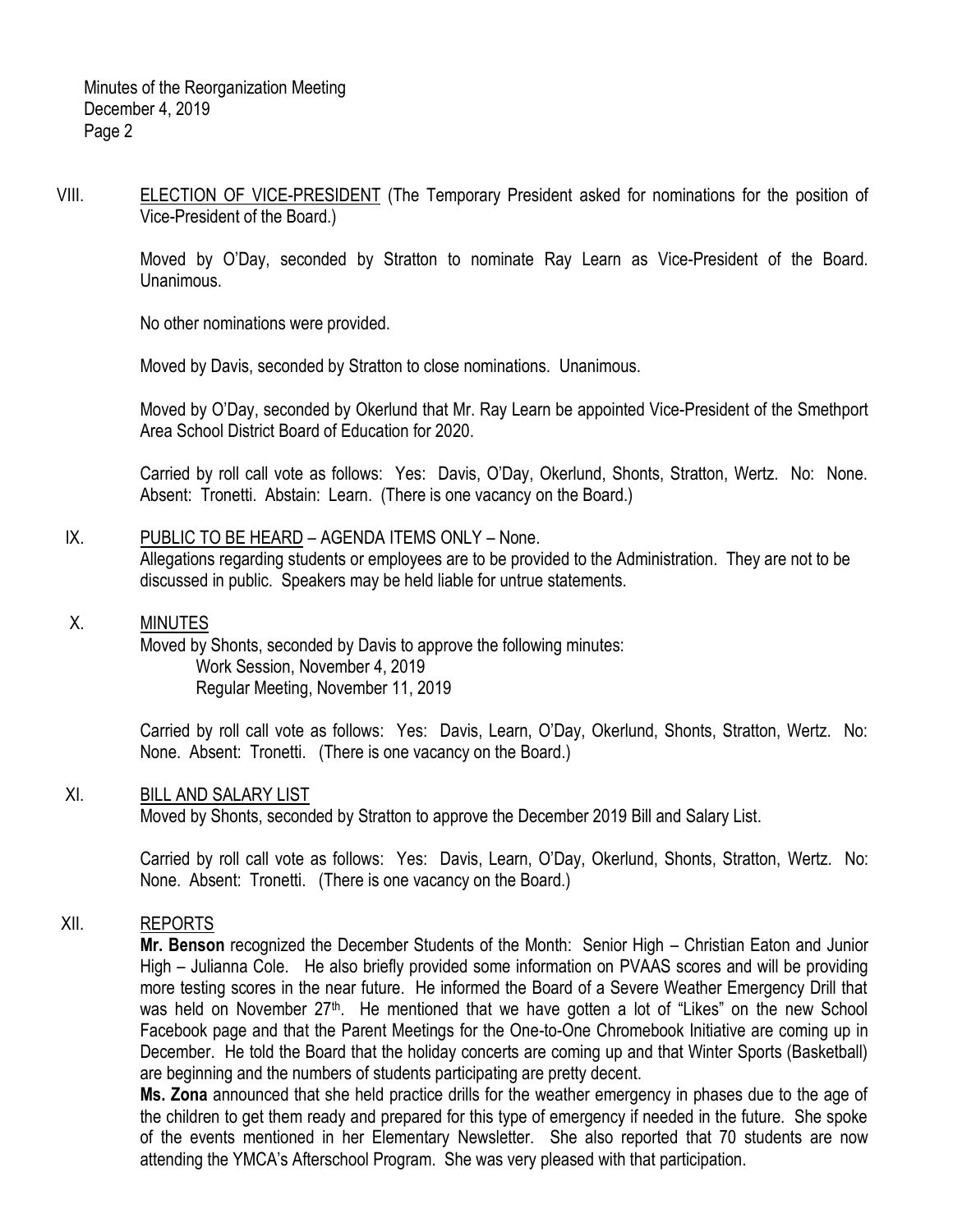Minutes of the Reorganization Meeting December 4, 2019 Page 3

## REPORTS (Continued)

**Mrs. Anderson** gave the Board a report of the Special Education enrollment numbers as of 12/1/2019. She reported that four of our staff members have been trained and recently recertified as trainers for the Safety Care Training. They continue to train our current staff as needed. She also thanked the Life Skills classes, the two teachers, and the aides for organizing the Thanksgiving Lunch.

**Mr. Rounsville** reported that our new heating system is working very well. We have had a few small issues that NexGen has addressed. He mentioned that an exhaust fan breaker in the boiler room got shut down by mistake and caused us to lose our heat one morning. NexGen was able to find the problem and correct it within a couple hours. School remained in session during that time.

**Mrs. Woodard** announced that the Foundation's Holiday Vendor Craft Show is scheduled for December 14<sup>th</sup> and she invited everyone to come by. They have 114 vendors signed up for the show.

#### XIII. COMMUNICATIONS – None.

## XIV. SUPERINTENDENT'S REPORT

**Mr. David E. London, Superintendent** reported that he is planning for the Data Reports, Future Ready Index, PVAAS, and Achievement by Grade Levels. The Principals are both holding data meetings with their staff. He also reminded everyone of the kickoff of the One-to-One Chromebook program and the parent meetings that are being held leading up to this. He also announced that the Central Office Staff is working diligently toward the "Go Live" date of January 1, 2020 for the new Skyward financial software. The Skyward support has been incredible. The first Skyward pay will occur on January 3, 2020 as planned.

XV. OLD BUSINESS – None.

#### XVI. NEW BUSINESS

(Any new hires under New Business are hired subject to the restriction that the hire will not be finalized unless all of the ACT 168 requirements relative to provisional employment have been met. He/She shall not be permitted to work with or have direct contact with children until all of the mandates of ACT 168 of 2014 have been compiled and the results are determined to be satisfactory to the District).

1. Moved by Davis, seconded by O'Day to approve the dates for the Work Sessions and Board Meetings for 2020:

| <b>WORK SESSION</b>                                   | <b>BOARD MEETING</b>        |
|-------------------------------------------------------|-----------------------------|
| January 6, 2020                                       | January 13, 2020            |
| February 3, 2020                                      | February 10, 2020           |
| March 9, 2020                                         | March 17, 2020 (Tuesday)    |
| April 6, 2020                                         | April 21, 2020 (Tuesday)    |
| May 4, 2020                                           | May 11, 2020                |
| June 8, 2020                                          | June 16, 2020 (Tuesday)     |
| July, $2020 - as needed$                              |                             |
| August 3, 2020                                        | August 10, 2020             |
| September 8, 2020 (Tuesday)                           | September 14, 2020          |
| October 5, 2020                                       | October 12, 2020            |
| November 9, 2020                                      | November 17, 2020 (Tuesday) |
| December 2, 2020 – Reorganization Meeting (Wednesday) |                             |
|                                                       |                             |

Carried by roll call vote as follows: Yes: Davis, Learn, O'Day, Okerlund, Shonts, Stratton, Wertz. No: None. Absent: Tronetti. (There is one vacancy on the Board.)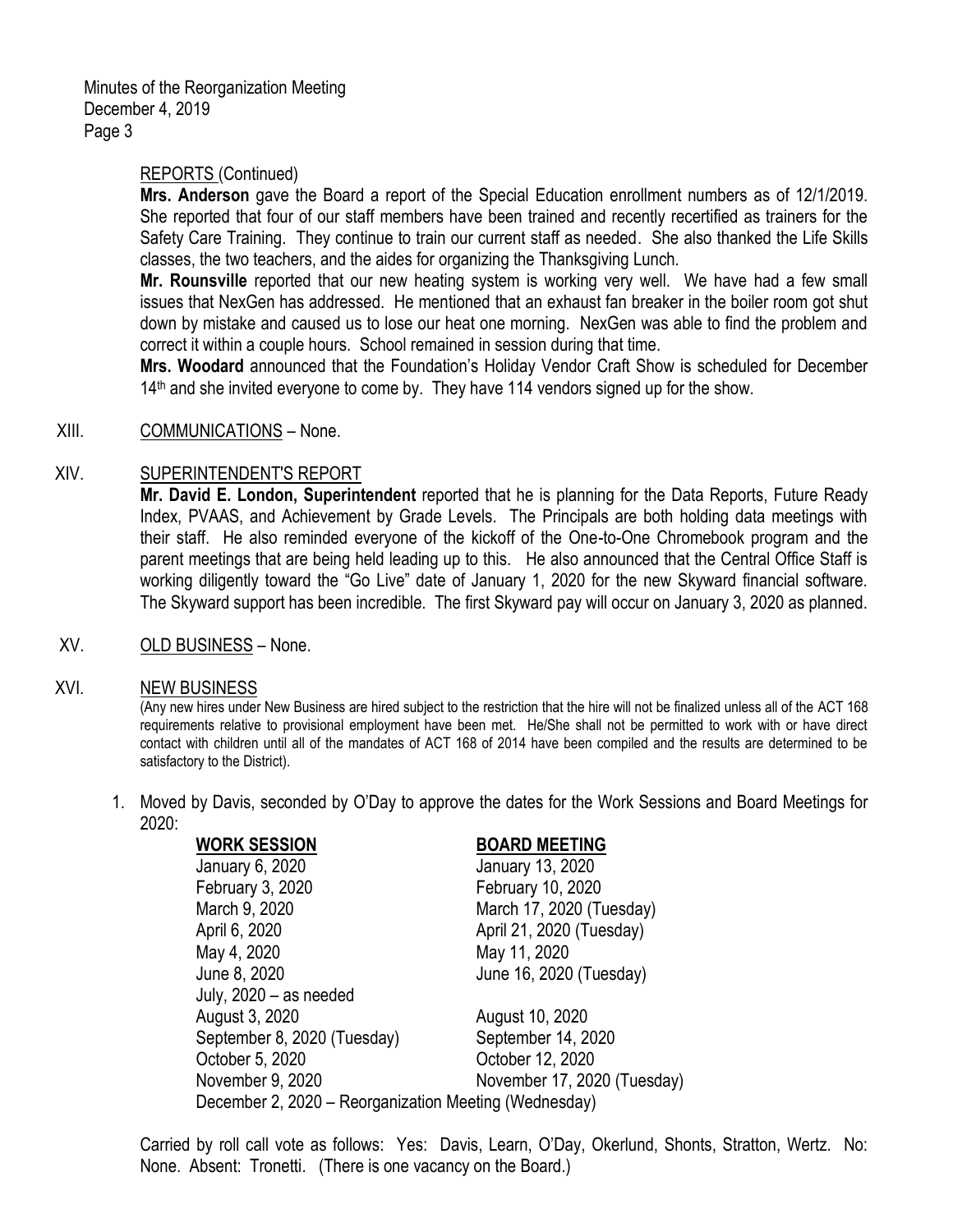2. Moved by Learn, seconded by Stratton to approve a request for a Sabbatical Leave of Absence for restoration of health from Barry Shea from January 13, 2020 to May 29, 2020.

Carried by roll call vote as follows: Yes: Davis, Learn, O'Day, Okerlund, Shonts, Stratton, Wertz. No: None. Absent: Tronetti. (There is one vacancy on the Board.)

3. Moved by Davis, seconded by Stratton to approve the following addition(s) to the Substitute Teacher's list for the 2019-20 school year (pending proper paperwork): M. Kristen Tim, Bradford, Emergency

Carried by roll call vote as follows: Yes: Davis, Learn, O'Day, Okerlund, Shonts, Stratton, Wertz. No: None. Absent: Tronetti. (There is one vacancy on the Board.)

4. Moved by Shonts, seconded by Okerlund to appoint the following as Delegate and Alternate to the McKean County Tax Collection Committee (TCC) per Act 32:

TCC Delegate – Susan Jordan TCC Alternate – Mary Jo Kreiner

Carried by roll call vote as follows: Yes: Davis, Learn, O'Day, Okerlund, Shonts, Stratton, Wertz. No: None. Absent: Tronetti. (There is one vacancy on the Board.)

5. Moved by Stratton, seconded by Davis to adopt a resolution indicating the Smethport Area School District will not raise school property taxes above the State's adjusted index for the 2020-21 fiscal year. (Our adjusted index for 2020-21 is 3.9%)

Carried by roll call vote as follows: Yes: Davis, Learn, O'Day, Okerlund, Shonts, Stratton, Wertz. No: None. Absent: Tronetti. (There is one vacancy on the Board.)

## **INFORMATION ITEM:**

- $\triangleright$  The Board President made the following committee appointments:
	- PSBA Liaison Mrs. Davis
	- Allegheny Forest Alliance Representative Mr. Shonts
	- I.U. 9 Board Representative Mr. Learn
	- Employee Relations Contact Mr. Wertz
	- Negotiating Committee for Teacher Contract (3) Mr. Okerlund, Mrs. O'Day, Mr. Stratton
- $\triangleright$  The Board of Education has been presented with the following policies and procedures for first reading with possible approval in January:
	- #224 Care of School Property
	- #237 Electronic Devices Students
	- #708 Lending of Equipment & Books
	- #814 Copyright Material
	- #815 Acceptable Use of Internet, Computers, & Network Resources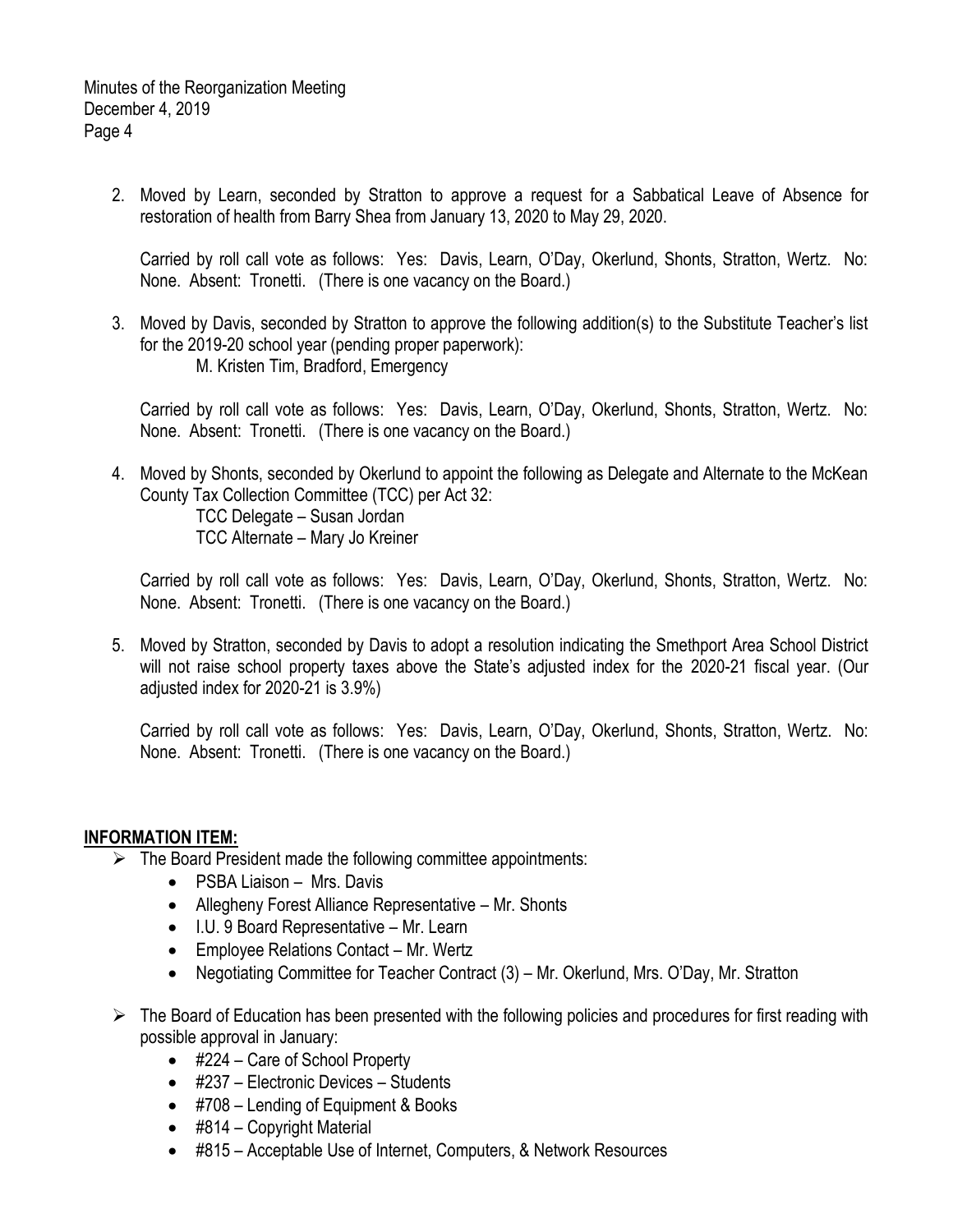Minutes of the Reorganization Meeting December 4, 2019 Page 5

# **INFORMATION ITEM (Continued):**

- $\triangleright$  Sandra Vossler has been named by Keating Township as the new Tax Collector to replace Jan Knight, who is retiring. She will begin in January. Mrs. Knight is training her on the software.
- $\triangleright$  A reminder that School Director Training for those newly elected or re-elected will take place at the I.U. 9 on December 12, 2019.
- $\triangleright$  The Board is going to advertise and hold a Special Meeting on December 11, 2019 to swear in the absent elected Board Members or to declare the positions vacant.

## **COMMENDATIONS:**

- $\triangleright$  Congratulations to the following students who were inducted into the NHS on November 13, 2019: Associate Members – Sophomores: Celeste Baker, August Cox, Ashley Day, and Jenna Gregory; Full Members – Juniors: Logan Christie and Braedon Johnson.
- $\triangleright$  Congratulations to the following Hubber Football players who were named to the Small School North Team All-Stars: Kameron Rounsville, Defensive Lineman of the Year; Travis Cooney, Offensive Line; Braedon Johnson, Running Back; Richie McDowell, Tight End; Bryent Johnson, Return Specialist; Adenn Stevens, Defensive Line, & Noah Lent, Safety. Braedon Johnson was also named to the Big 30's All-Star Team.
- Congratulations to Parker Jack and Jordan Pavlock who were selected to attend the Rotary World Affairs Institute in Pittsburgh on November 13, 2019. The Institute engaged high school student leaders in a discussion on key issues in international affairs so that they can understand and think critically about their world.
- Congratulations to the Jr-Sr High Students of the Month: Christian Eaton High School and Julianna Cole – Jr. High.
- $\triangleright$  Congratulations to Cory Dart who is now an Eagle Scout. Also Ethan Nannen was honored at a rededication ceremony for restoring headstones at Rosehill Cemetery towards his service to become an Eagle Scout.
- $\triangleright$  Congratulations to the Elementary students who competed and placed 3<sup>rd</sup> out of 12 teams at the Reading Competition held at Fretz Middle School. The Magical Readers were: Faith Benjamin, Calidonia Dart, Julianna Davis, Grace Greenman, Grant Greenman, Jaylin Jividen, Lia Kolivoski, Nick Learn, Ketha Line, Mara Ours, Jack Sherry, & Kendall Yingling.

Mr. Wertz announced that the Board met in Executive Session prior to tonight's meeting to discuss personnel matters.

**NOTE:** Executive Session may be held between tonight's meeting and the next board meeting.